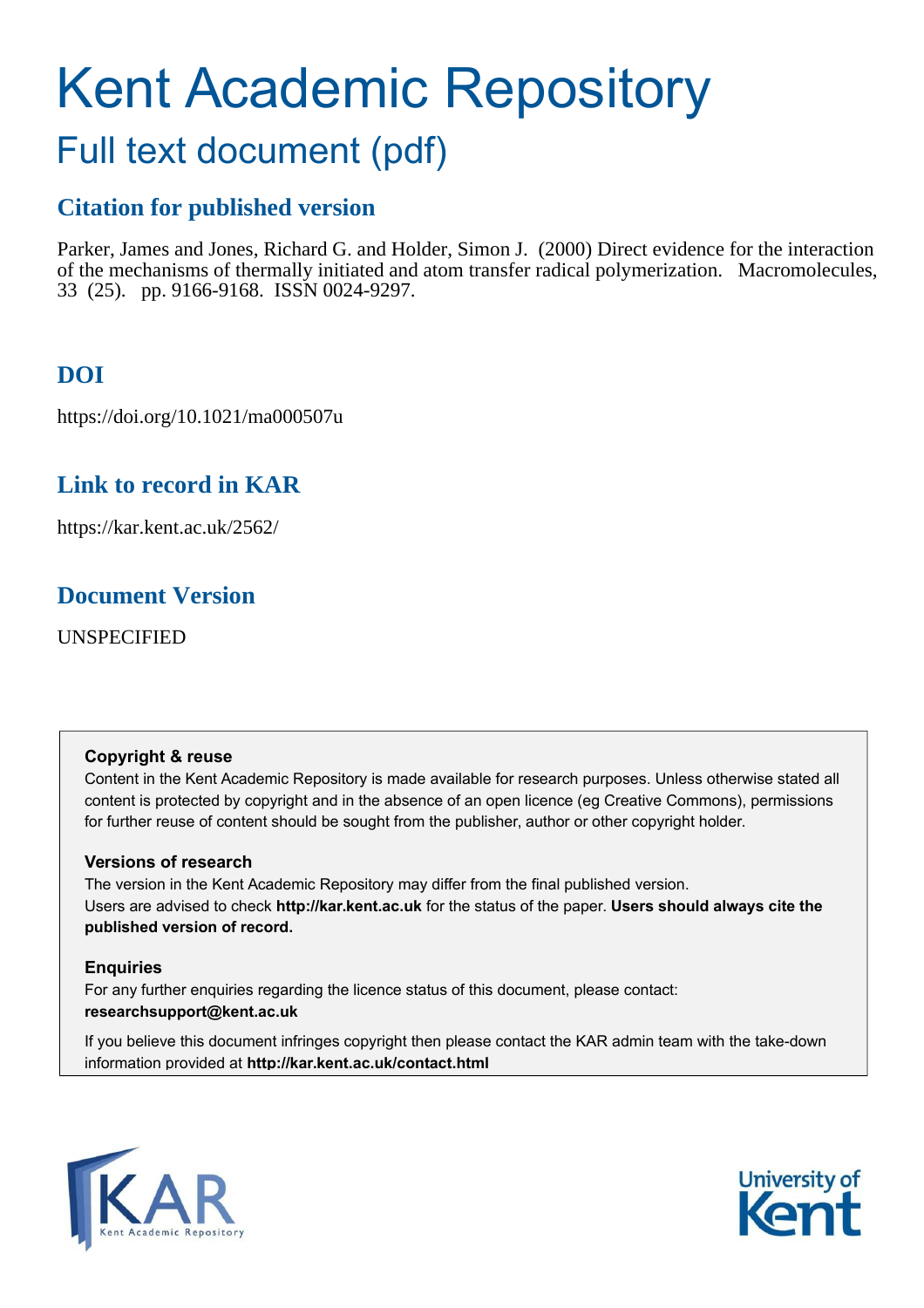### **Direct Evidence for the Interaction of the Mechanisms of Thermally Initiated and Atom Transfer Radical Polymerization**

#### **James Parker, Richard G. Jones,\* and Simon J. Holder**

*Centre for Materials Research, School of Physical Sciences, University of Kent, Canterbury, Kent, CT2 7NR U.K.*

#### *Received March 21, 2000*

*Revised Manuscript Received September 6, 2000*

**Introduction.** Autopolymerization of styrene $1-5$  remains relatively unimportant in standard free radical polymerization, but Matyjaszewski, Fukuda, and Hawker have noted that it is of great importance at the elevated temperatures used in living free radical polymerizations (LFRP) mediated by nitroxyls such as  $TEMPO.6-8$ 

Autopolymerization of styrene in ATRP systems has been observed by Angot et al*.* <sup>9</sup> and Matyjaszewski et al.<sup>10</sup> during syntheses of star polymers of styrene at high monomer concentrations and at temperatures of 100 °C or higher. In both cases, sides peaks at lower molecular weights were observed in the size exclusion chromatograms of the products that were attributed to linear polystyrene arising from the thermal initiation of the monomer.

In a recent paper we published the synthesis of a poly- (methyphenylsilane)-*graft*-polystyrene copolymer.<sup>11</sup> This was achieved by the bromomethylation of poly(methylphenylsilane)  $(PMPS)$ ,<sup>12</sup> with the resulting bromomethylated poly(methylphenylsilane) (BrMePMPS)<sup>13</sup> being used as a macromolecular initiator for the bulk ATRP of styrene at 110 °C using Cu(I)Br and bipyridine (bipy) as a catalyst system. $14,15$ 

Although thermal initiated polymerization has been noted in both LFRP and ATRP reactions, its interaction with these systems has only been shown for LFRP.<sup>16</sup> In this paper we show how a detailed study of this grafting reaction has yielded valuable information concerning the interaction of the mechanisms of ATRP and the underlying autopolymerization.

**Results and Discussion.** PMPS<sup>12</sup> and BrMePMPS<sup>13</sup> were synthesized according to literature procedures. The polystyrene grafts were grown by ATRP.11,17 The course of the reaction was followed by <sup>1</sup>H NMR spectroscopy and size exclusion chromatography. The reaction time until gelation for the ATRP reaction was found to vary greatly with graft chain length, from 7 h for a calculated degree of polymerization (calculated DP) of ∼70 to 72 h for a calculated DP of ∼200. It should also be noted that the reaction time required for a grafting reaction to high molecular weight is significantly longer than for the equivalent homopolymerization using a Cu(I)Br (bipy) catalyst system.<sup>14</sup> The plot of  $M_n$  versus conversion for the low molecular weight grafting reaction (calculated DP  $\sim$  70) is linear, indicating that the polymerization has living character (Figure 1). The near perfect overlay of the size exclusion chromatograms of a typical low molecular weight graft copolymer recorded at 334 nm (characteristic of the PMPS  $\sigma$ -conjugated silicon backbone) and at 254 nm using a UV detector demonstrates that all of the material present contains



**Figure 1.** A plot of  $M_n$  versus % conversion for the synthesis of a low molecular weight graft copolymer (calculated DP ∼ 70).



Figure 2. An overlay of the size exclusion chromatograms (SEC) for a low molecular weight graft copolymer (calculated  $\overline{DP} \sim 70$ ) acquired by UV detection at 334 (…) and 254 nm  $(-).$ 



**Figure 3.** An overlay of the SEC for a high molecular weight graft copolymer (calculated DP  $\sim$  200) acquired at 254 (-) and 334 nm (- - -) and after photolysis  $(\cdots)$ .

catenated silicon atoms (Figure 2). In contrast, the typical overlay for a high molecular weight copolymer system (calculated DP  $\sim$  200), shown in Figure 3, displays a secondary peak with a shoulder at lower molecular weight in the 254 nm chromatogram, which \* Address for correspondence. is not present in the 334 nm chromatogram. This is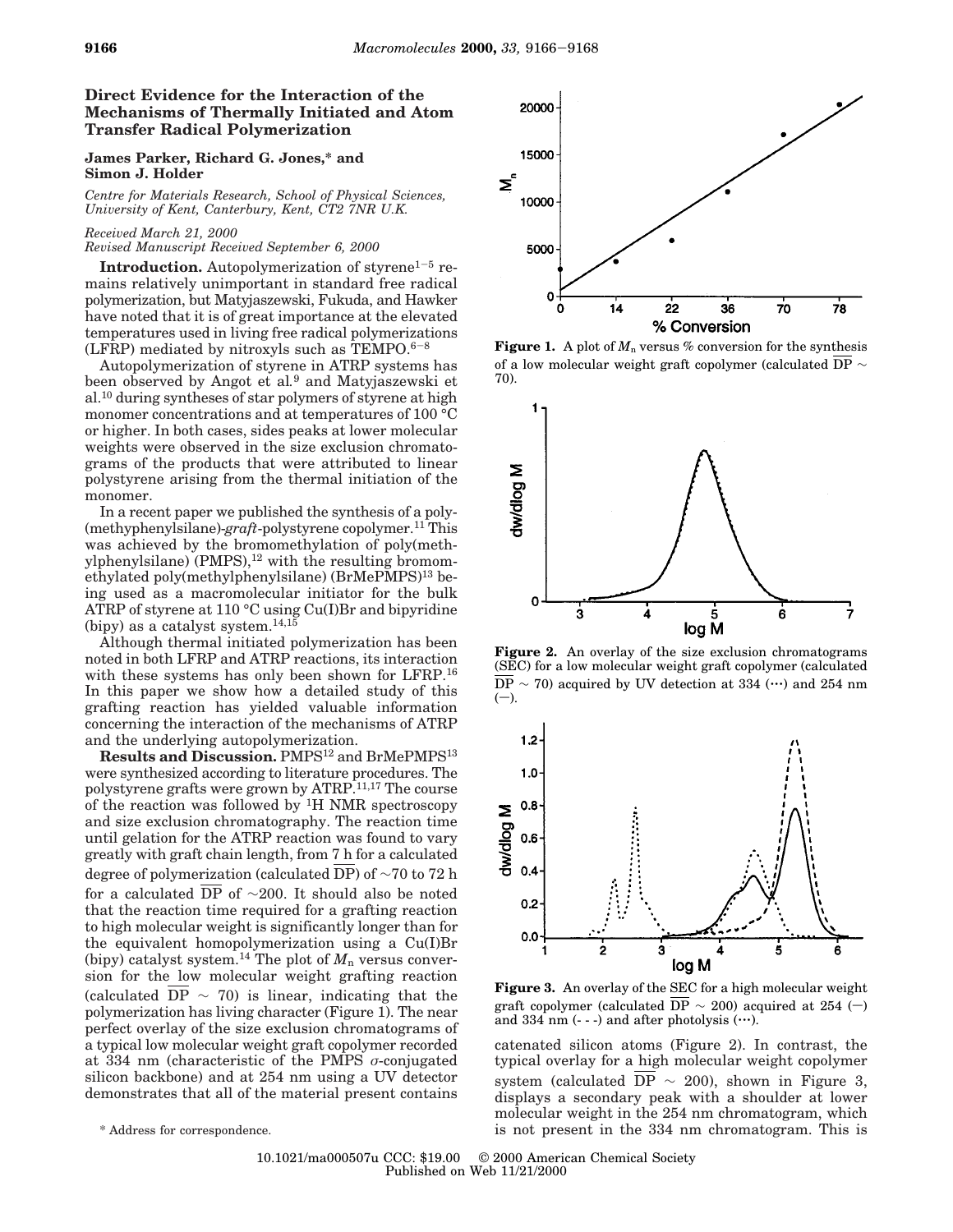attributable to polystyrene that is not attached to catenated silicon atoms. It is thus apparent that there is a side reaction producing polystyrene that is not bound to a polysilane chain.<sup>18</sup> Given the high temperature and the extended reaction times, we have drawn the conclusion that it is polystyrene produced following autoinitiation through a Mayo-type thermal mecha $nism.<sup>3,4</sup>$ 

To investigate further the formation of the low molecular weight fraction in the course of the overall polymerization, several such products were photolyzed in order to release the polystyrene grafts, $^{19}$  as can be seen from Figure 3. Low molecular weight material (*M*<sup>n</sup>  $~\sim$  100-1000) is formed, which is consistent with the degradation of the parts of the polysilane backbone to which grafts were not attached. In addition, a single, almost monomodal peak is observed at the same position as the secondary peak of the parent system. From the close overlay of the low molecular weight tails of these peaks in the two chromatograms it is evident that this represents a greater amount of polymer than the nongrafted polystyrene that was present before photolysis. The low polydispersity index, 1.4, for this peak including its still perceptible shoulder $20$  indicates that the thermal and ATRP reactions produce polymer chains of very similar lengths.<sup>21</sup> Such a value is not unreasonable for high molecular weight polymer formed through ATRP. It follows that the growth of the autoinitiated polystyryl chains must also be controlled within the ATRP mechanism.

Copper(II) bromide will convert polystyryl radicals to their dormant form whether or not they originate from thermal or Cu(I)Br initiated processes. This would be analogous with the reverse ATRP process noted by Matyjaszewski.<sup>22</sup> Under the conditions of a normal ATRP polymerization, Cu(I)Br and RBr are present in equimolar amounts, in this case the latter species being the  $-PhCH<sub>2</sub>Br$  groups attached to the polysilane backbone.  $Cu(II)Br<sub>2</sub>$  should be present in only very small amounts. However, the Cu(I)Br used as the catalyst in these reactions was only 98% pure with the major impurity being thought to be  $Cu(II)Br<sub>2</sub>$ . To test whether this was sufficient to moderate the thermally initiated polymerization, a reaction was carried out under identical conditions to the ATRP reaction, except that the brominated polysilane was excluded. Following isolation, the product proved to be a high molecular weight  $(M_n \sim 250\,000)$ , broad distribution  $(M_w/M_n = 2.5)$ polymer. There had been no obvious moderation of the polymerization by any Cu(I) species produced within the system. It follows, therefore, that the only rationale for the photochemical observations is an interaction of the thermal and ATRP polymerizations through a common intermediate and that this must be the propagating free radical. In order for the autoinitiated chains to come under the ATRP control, a sufficient excess of Cu(II)- Br<sub>2</sub> would have to be available within the reaction system. A mechanism for the production of such an excess has been noted previously.<sup>23</sup> Any occurrence of irreversible bimolecular termination involving radicals from the Cu(I)Br initiated process would make available the  $Cu(II)Br<sub>2</sub>$  required for bringing thermally initiated radicals under the control of the ATRP. While the effect on the molecular weight distribution in the low molecular weight grafting reaction is imperceptible, given the significant concentrations of propagating free radicals formed through autoinitiation and the far longer reac-

**Scheme 1. Probable Mechanism for Atom Transfer Radical Polymerization**



tion times, the effect is far more obvious in the high molecular weight grafting reaction. These processes are indicated in Scheme 1, within which no distinction is drawn between radicals, R• , originating within the Cu(I) or Mayo-type processes. Such processes are entirely analogous to the persistent radical effect described and modeled by Fischer<sup>24</sup> for the TEMPO moderated bulk polymerization of styrene and extended to ATRP reactions by Matyjaszewski et al.25,26

In conclusion, while the effects of the autopolymerization of styrene have been observed previously,  $9,10$  we believe that this fortuitous study has produced the most cogent evidence to date of the interaction of the mechanisms of ATRP and the underlying thermal polymerization through a persistent radical effect. Although we have only demonstrated the effect for a single metalmediated system, we believe that it is quite general in all such systems involving high reaction temperatures.

**Acknowledgment.** The authors thank the Japan Chemical Innovation Institute for funding through the Industrial Science and Frontier Program supported by the New Energy and Industrial Technology Development Organisation (NEDO).

**Supporting Information Available:** A typical polymerization procedure. This material is available free of charge via the Internet at http://pubs.acs.org.

#### **References and Notes**

- (1) Simon, E. *Ann.* **1839**, *31*, 265.
- (2) Dostal, H.; Mark, H. *Trans. Faraday Soc.* **1936**, *32*, 54.
- (3) Mayo, F. R. *J. Am. Chem. Soc.* **1968**, *90*, 1289.
- (4) Mayo, F. R. *Polym. Prepr. (Am. Chem. Soc., Div. Polym. Chem.)* **1961**, *22*, 55.
- (5) Chong, Y. K.; Rizzardo, E.; Solomon, D. H. *J. Am. Chem. Soc.* **1983**, *105*, 7761.
- (6) Greszta, D.; Matyjaszewski, K. *Macromolecules* **1996**, *29*, 7661.
- (7) Fukuda, T.; Terauchi, T.; Goto, A.; Ohno, K.; Tsujii, Y.; Miyamoto, T. *Macromolecules* **1996**, *29*, 6393.
- (8) Hawker, C. J. *Acc. Chem. Res.* **1997**, *30*, 373.
- (9) Angot, S.; Murthy, K. S.; Taton, D.; Gnanou, Y. *Macromolecules* **1998**, *31*, 7218.
- (10) Matyjaszewski, K.; Miller, P. J.; Pyun, J.; Kickelbick, G.; Diamanti, S. *Macromolecules* **1999**, *32*, 6526.
- (11) Jones, R. G.; Holder, S. J. *Macromol. Chem. Phys*. **1997**, 198, 3571.
- (12) Jones, R. G.; Budnick, U.; Holder, S. J.; Wong, W. K. C. *Macromolecules* **1995**, *26*, 8036.
- (13) Holder, S. J.; Swain, A. C.; Jones, R. G.; Went, M. J.; Benfield, R. E. *Polymer Prepr. (Am. Chem. Soc., Div. Polym. Chem.)* **1995**, *36*, 312.
- (14) Wang, J. S.; Matyjaszewski, K. *Macromolecules* **1995**, *28*, 7901.
- (15) Wang, J. S.; Matyjaszewski, K. *J. Am. Chem. Soc.* **1995**, *117*, 5614.